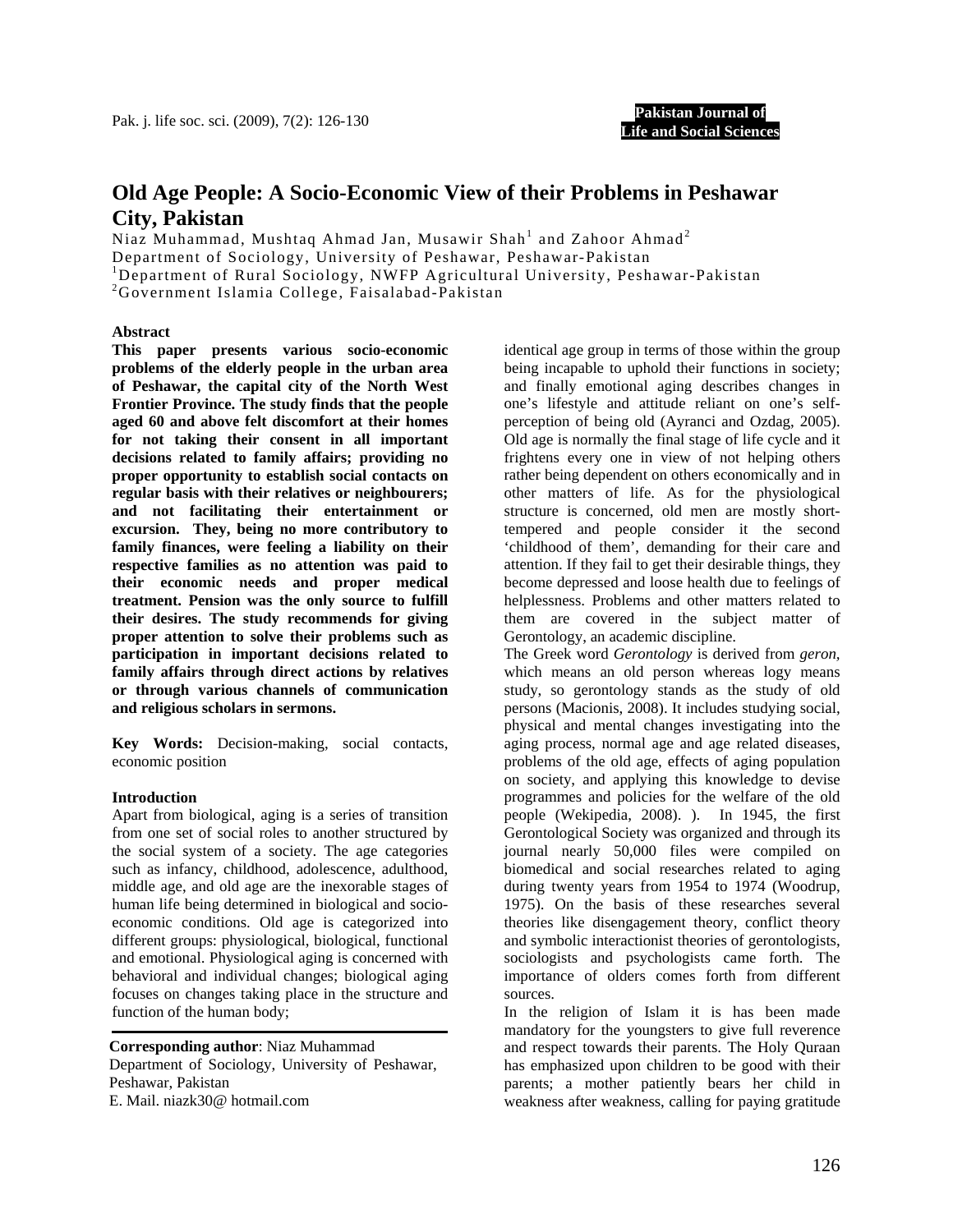to Allah almighty and then to parents (Holy Quraan 31:14). Likewise, The Holy Prophet (PBUH) has also highlighted the significant position of elders by stating that when a vulnerable person in old age even from other clan comes to you, you give him respect and Allah almighty will reciprocate with such act of kindness at your old age.

With the evolution of society, the problem of old age became stern in highly industrialized and developing countries. Industrialization and modernization created new jobs opportunities but also generated problem of loneliness for elders as they were left at native homes by their youngsters' migration (Cowgill, 1972).

Keeping in view the tremendous services rendered by the olders in different capacity when they were at bloom, the United Nations through its landmark decision in 1991 declared  $5<sup>th</sup>$  October as an International Day of the older persons to observe across the globe on different forums and also attributed the year of 1999 in commemoration of the old age people (Faiz-un-Nisa and Ikram, 2002).

The Government of Pakistan introduced Social Security scheme Act, 1965, ensuring the provision of pension and benevolent fund. In 1996, the government made further headway towards facilitating them in the form of Employees Old Age Benefits (EOB) Act, to achieve the objective of article 38(c) of the constitution of Pakistan by providing compulsory social insurance. it is observable that in the rural areas of Pakistan, old age people do not feel strange in view of great amount of social cohesion. Unlike, there exists no social proximity in the urban areas of the country, which has created many problems to elders. For this purpose the government of Pakistan initiated facilitating the elderly people of the urban areas by establishing Care Homes at Karachi, Lahore and Rawalpindi. However, Peshawar and Quetta, provincial capitals of the North West Frontier and Balochistan respectively, are still deprived of this facility. Thus, by identifying the vital gap of psycho-social importance, this study is taken into account to flash the neglected issue of olders into the main bases of sociological concerns. It has been observed that the old age people are suffering from various socio-economic problems and the present study focuses on that in the target area of Peshawar.

# **Materials and Methods**

This study was carried out in Hayatabad, a major cluster of urban population in Peshawar city. A sample size of 60 elderly people having the age 60 years onward were interviewed from six residential

phases of the target area, giving equal representation to each residential phase under the purposive sampling technique. Keeping in view the nature of study it was preferred to collect data under the mix method approach, including both qualitative and quantitative data. No problem appeared in data collection, as respondents mostly remained present at their homes. The sampled respondents happily responded to every question and did not try to conceal facts regardless of any outcome. They were investigated through open ended and closed ended questions on the study parameter such as source of income, health and related problems, participation in decision sharing, social relations, financial position and family's support, and status and perception of the old age people towards all these situations. Qualitative data was collected through Focus Group Discussion (FGD), which contained the following thematic questions.

Observing the physical and mental conditions of the aged people who participated in FGD.

Identifying their socio-economic problems mainly focused on social contacts, participation in

 family related affairs, financial support and desirables etc.

• Ascertaining their perception on the present situation around them.

The quantitative data was analyzed through Statistical Package for Social Sciences (SPSS) and qualitative data by using NVIVO.

# **Results and Discussion**

The quantitative data is presented through comprehended tables along with necessary explanations on the parameters of the study. Qualitative information has been mixed up in discussion made over the quantitative data given in the tables. Both methods of data proved helpful in drawing the results.

#### **Marital status and Age composition of the elderly people**

The elements of marital status and age group of the old age people are greatly associated with the accuracy of data. Table 1 shows that 93 % respondents were married and out of them 56.5 % were in the age group of 60-65 years, 26.5 % in the age group of 66-70 years and 10 % were in the age group exceeding 71 years. Only 7 % respondents had single status in the age of 60-65 years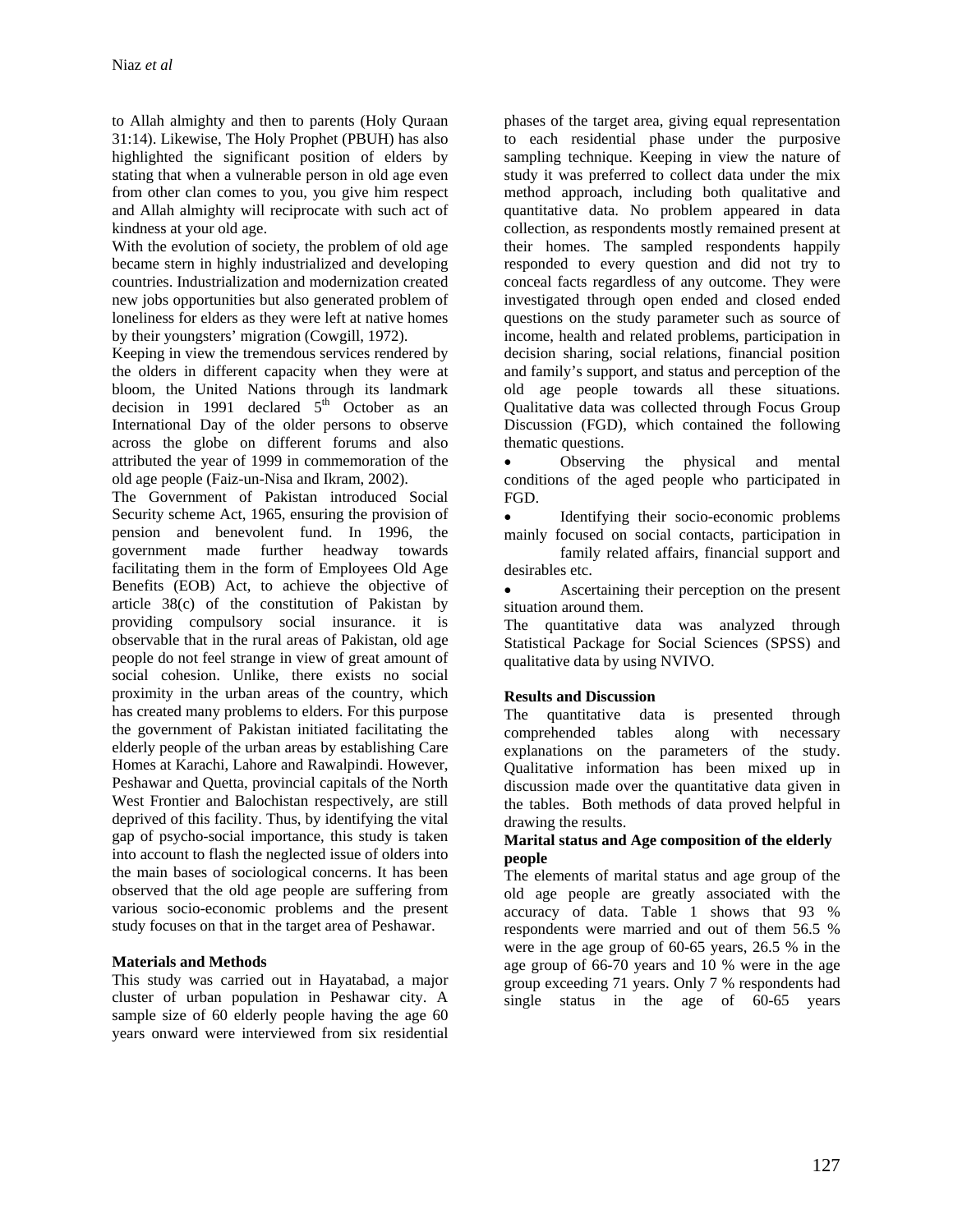| <b>Marital Status</b> | Age group |        |                          | Total | % age |
|-----------------------|-----------|--------|--------------------------|-------|-------|
|                       | $60 - 65$ | 66-70  | Above 71                 |       |       |
| Married               | 34        |        | 06                       | 56    | フコ    |
| Unmarried             | 03        | 01     | $\overline{\phantom{0}}$ | 04    |       |
| Total                 | $\sim$    | $\sim$ | 06                       | 60    | 100   |

#### **Table 1 Marital Status and Age Groups of Respondents**

Source: Field Survey

It becomes clear from data that majority of the sampled respondents (66.6 %) were in the initial stage of old age and able to answer the queries with full sense and mental concentration. Life long experience and marital status of aged people are related to validity of data.

number of respondents i.e.73.3% served at different positions before their retirement, 15 % engaged themselves in business activity, 5.1 % used their property as an income source, and 3.3% each depended on their children's earning and own labouring.

#### **Income Sources of Aged People**

Table 2 presents data regarding economic needs being fulfilled through different sources. A sizeable

|  | Table 2 Source of Income of the Aged People |  |  |  |  |
|--|---------------------------------------------|--|--|--|--|
|--|---------------------------------------------|--|--|--|--|

| Main source of income | Frequency | % age |  |
|-----------------------|-----------|-------|--|
| Pension               | 44        | 73.3  |  |
| Dependent on children | 02        | 3.3   |  |
| <b>Business</b>       | 09        | 15    |  |
| Own Laboring          | 02        | 3.3   |  |
| Property              | 03        | 5.1   |  |
| Total                 | 60        | 100   |  |

Source: Field Survey

It depicts that a big majority of the aged people (73.3 %) were retired government servants and they depended on their pension amount, which was insufficient to meet their needs/desirables, creating socio-economic inconveniences in their lives. It indicates that family members did not provide any financial assistance and pension amount was the only economic resource they relied on. They did not develop relations with their close relatives for critical economic position and neglecting role of families. The left over role of family members could be associated with the urban environment where individualism supersedes traditional values such as respect for seniors and social proximity with them as a tool of psychological support in the crucial stage of age. It matches the views of Cowgill (1972) who ha

holds the processes of industrialization and resultant urbanization as responsible factors for generation of various kinds of problems for elderly people.

#### **Memory status and physical condition of the respondents**

Table 3 depicts that 58.33 % had normal memory to interact with people, 30 % had minor mental weakness and 11.66 % had much mental weakness. Their memory state was checked in discussion through putting some tedious questions time and again in order to gauge the nature of replies reflecting similarity or contradiction.

The second part of the table reveals that 41.66 % respondents appeared in normal physical condition, 30 % looked physically weak and 28.33 % had relatively bad health condition.

**Table 3 Memory status and physical condition of the respondents** 

| Memory   | Frequency | % age | Physical condition |       |  |
|----------|-----------|-------|--------------------|-------|--|
|          |           |       | Frequency          | % age |  |
| Normal   |           | 58.33 | ت                  | 41.66 |  |
| Weak     |           | 30    | 1 O                | 30    |  |
| Too weak | 07        | 11.66 |                    | 28.33 |  |
| Total    | 60        | 100   | 60                 | 100   |  |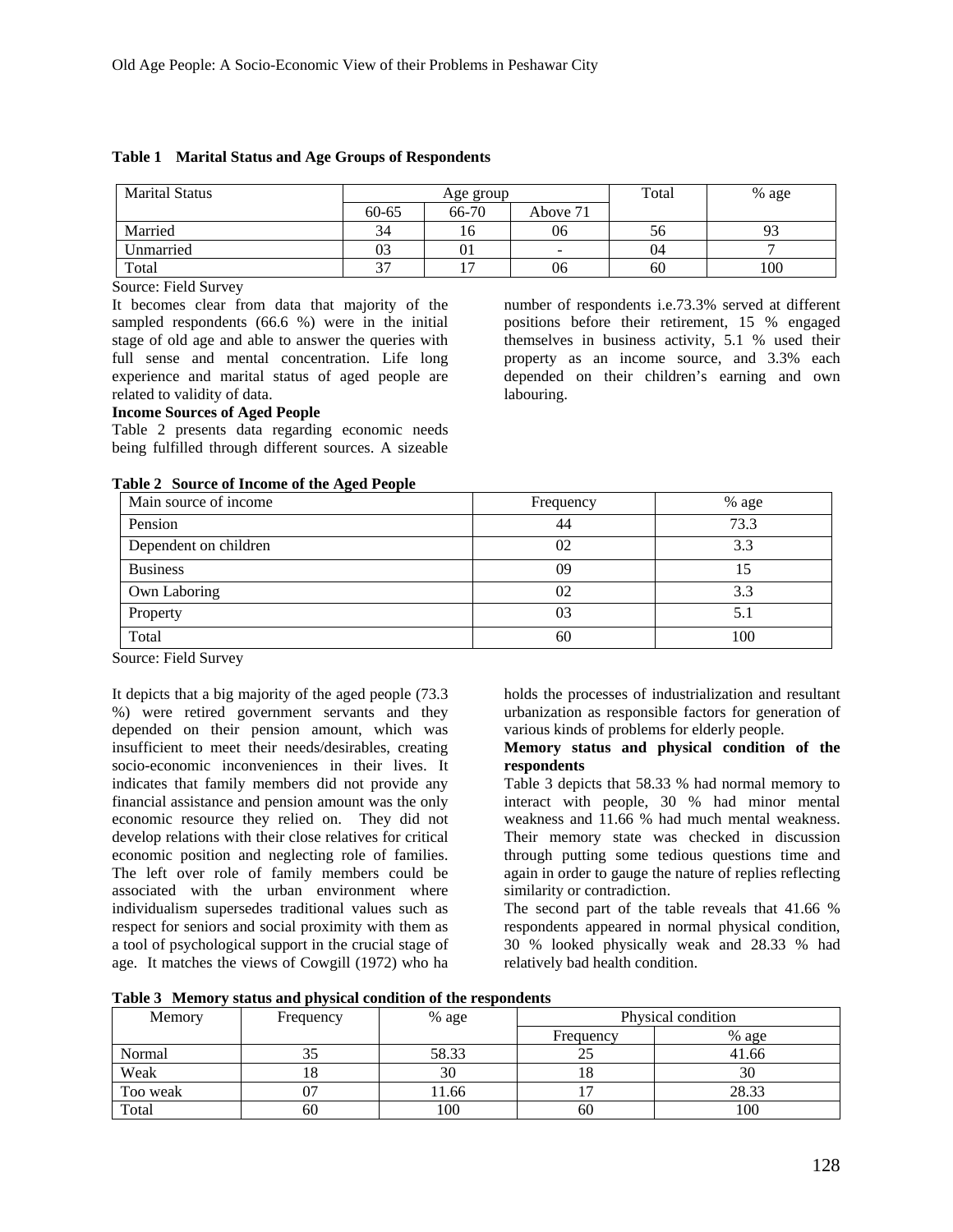#### Source: Field Survey

It becomes easier to state that majority (41.33 %) had weak and too much weak memory which was attention-deserving as they mostly they were in the age group of 60-65 years but even then their memory status was not in sound functional state. A considerable number i.e. 71.66 % (both weak and too much weak) had bad physical condition. Such changes are prospected to be natural as decline stage in life cycle begins after 40 years, but sometimes improper social surrounding and self-perception to be old can precede other realities. Bad physical and mental conditions of sampled respondents were looking a blend of both situations. Here, the categorization of Ayranci and Ozdag (2005) regarding physiological, biological, functional and emotional changes in old age is also identical to the findings of this study.

### **Socio-economic Status of Old age people**

Socio-economic problems of the sampled old age people have been listed in Table V which indicates that 33 (55%) respondents negated their participation in decision making such as matrimony of youngsters in family, purchase of property and holding of gatherings etc. 31  $(51.7 \%)$  had no access to have relations with their relatives and neighbourers, 32 (53.3%) felt inferior on different occasions when ignored, 50 (83.33%) did not get entertainment facility, 43 (73.66%) felt as economic liability and 52 (86.6%) endorsed their non- contributory financial role in their respective families.

**Table No 4 Status of the Old age people in different situations** 

| burds of the one age people in unfer encontrolle |                                        |                                                        |                     |               |                           |                                 |
|--------------------------------------------------|----------------------------------------|--------------------------------------------------------|---------------------|---------------|---------------------------|---------------------------------|
| Answer                                           | Problems                               |                                                        |                     |               |                           |                                 |
|                                                  | Participation in<br>Decision<br>Making | Relations<br>with<br>Relatives/<br><b>Neighbourers</b> | Feeling<br>inferior | Entertainment | Liability<br>on<br>Family | Not financially<br>contributory |
| Yes                                              |                                        | 29                                                     | 32                  | 10            | 43                        | 52                              |
| N <sub>o</sub>                                   | 33                                     | 31                                                     | 28                  | 50            |                           | 08                              |
| Total                                            | 60                                     | 60                                                     | 60                  | 60            | 60                        | 60                              |

Source: Field Survey

The above data infers that the elderly people (55%) had no active role in family-related decisions. Though it is a general perception in Pukhtun society that old people are very much experienced and their participation in decision-making ensures its positive feedback but in sampled area the situation presents a reverse picture. The reason is that in rural area patriarchy has strong cultural clutches ensuring headship of aged people till their death but in urban society women have a considerable authoritative role which has reduced the importance of old age people. Elaine and Henry (1961) in their theory 'Disengagement Theory' have exempted olders from the position of social responsibility in order to ensure the orderly operation of society. It was also observed that majority of sampled respondents (51.7 %) had no<br>opportunity of social contacts with opportunity of social contacts with neighbourers/friends/relatives. The family members did not fulfill their responsibility to give proper time to their senior age members themselves and neither paid heed to their problems including no arrangement of meetings on regular basis with their friends, colleagues and other sort of associates. They mostly felt alone and even a liability on family that generates various kinds of negative thinking. Ayranci and Ozdag (2005) have viewed helplessness as an outcome of such situation whereas Emile Durkheim,

in his theory on suicide, sees loss of social integration which can appear in the form of an extreme action.

#### **Conclusion and Recommendations**

It is concluded on the basis of both quantitative and qualitative data that the elderly people in the target area had various socio-economic problems including no participation in all kinds of family related affairs, no opportunity of entertainment or outing/excursion, no relations with relatives and neighbourers to interact with them in culturally and geographically strange urban environment, and inability to play a strong economic role in families affairs and accomplishment of their economic desires. The study recommends introducing ole age allowance for the aged above 60 years, facilitating them with Internet particularly in the socially alien urban environment, establishing Care Homes in Peshawar and emphasizing upon media to play its vital role through various programmes/ features in highlighting the old age people's problems developing over time.

#### **References**

Ayranci, U. and N. Ozdag, Old Age and its Related Problems Considered from An Elderly Perspective in A Group Of Turkish Elderly*,*